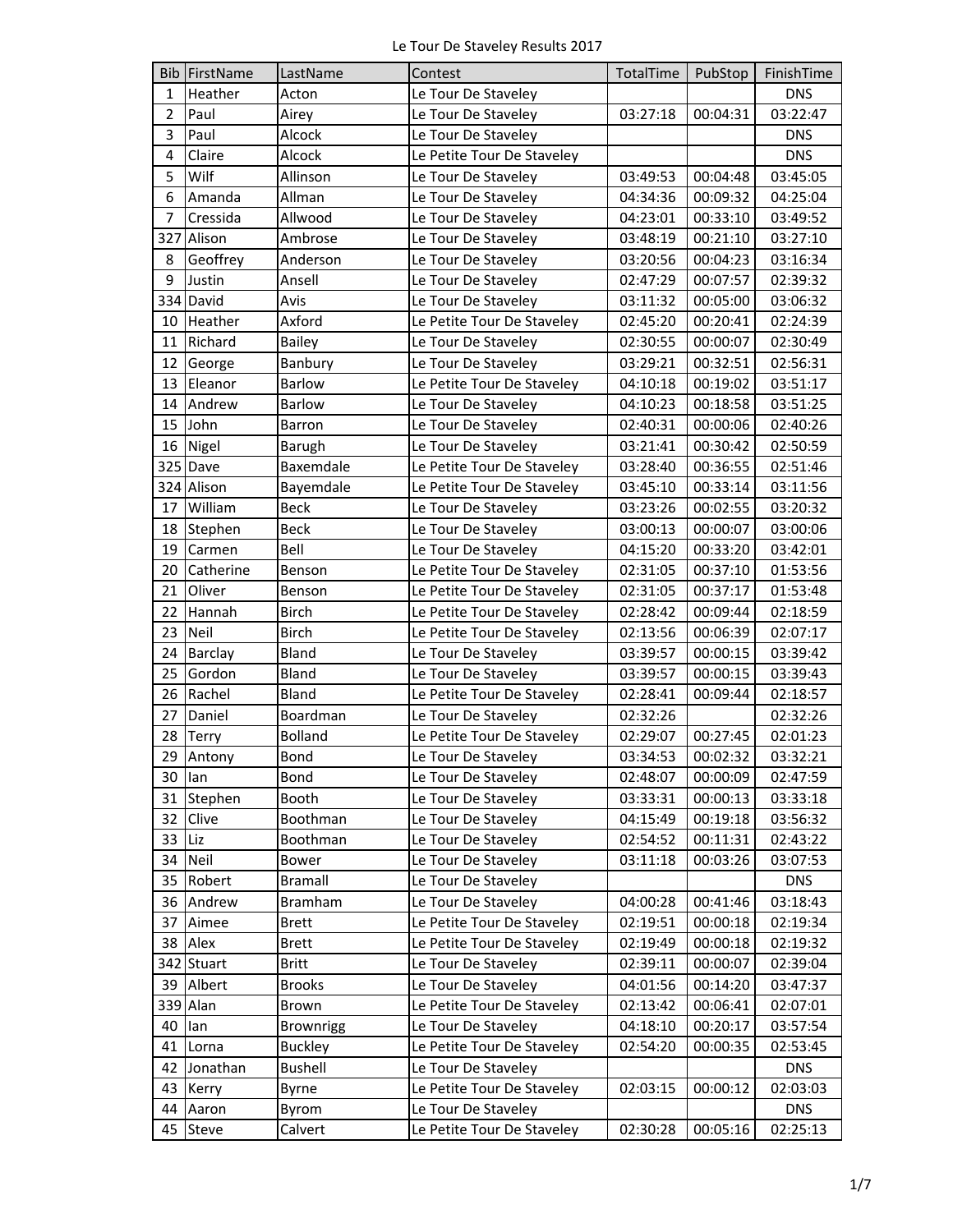|         | <b>Bib FirstName</b> | LastName     | Contest                    | TotalTime | PubStop  | FinishTime |
|---------|----------------------|--------------|----------------------------|-----------|----------|------------|
| 46      | Marnie               | Calvert      | Le Petite Tour De Staveley | 02:30:12  | 00:05:11 | 02:25:01   |
| 47      | Adam                 | Capeling     | Le Tour De Staveley        | 04:09:36  | 00:02:19 | 04:07:18   |
| 48      | Oskar                | Carrick      | Le Tour De Staveley        | 03:16:20  | 00:00:09 | 03:16:11   |
| 49      | Jez                  | Carrick      | Le Tour De Staveley        | 02:41:24  | 00:00:08 | 02:41:17   |
| 50      | Kevin                | Carroll      | Le Tour De Staveley        | 03:21:56  | 00:00:09 | 03:21:48   |
| 51      | David                | Chadwick     | Le Tour De Staveley        |           |          | <b>DNS</b> |
| 52      | Roger                | Chaldecott   | Le Tour De Staveley        | 04:23:04  | 00:33:00 | 03:50:05   |
| 53      | Anthony              | Chaplow      | Le Tour De Staveley        | 03:51:01  | 00:27:48 | 03:23:13   |
| 54      | Avril                | Charlton     | Le Petite Tour De Staveley |           |          | <b>DNS</b> |
| 55      | Graham               | Charlton     | Le Petite Tour De Staveley |           |          | <b>DNS</b> |
| 56      | Bethanne             | Childs       | Le Petite Tour De Staveley | 02:46:17  | 00:28:21 | 02:17:57   |
| 57      | Lynda                | Childs       | Le Petite Tour De Staveley | 02:46:18  | 00:28:16 | 02:18:03   |
| 58      | lain                 | Childs       | Le Tour De Staveley        | 03:01:07  | 00:00:08 | 03:00:59   |
|         | 328 Neils            | Christian    | Le Tour De Staveley        | 03:38:24  | 00:00:32 | 03:37:53   |
| 59      | Richard              | Clarke       | Le Tour De Staveley        | 03:27:12  | 00:04:07 | 03:23:05   |
| 60      | Jo                   | Cleary       | Le Tour De Staveley        |           |          | <b>DNS</b> |
| 61      | Hilly                | Coates       | Le Petite Tour De Staveley | 03:56:32  | 00:55:54 | 03:00:38   |
| 62      | paul                 | colloby      | Le Tour De Staveley        | 03:38:40  | 00:22:48 | 03:15:52   |
| 63      | Abby                 | Colombi      | Le Tour De Staveley        | 03:43:58  | 00:10:25 | 03:33:34   |
| 65      | Nigel                | Cook         | Le Tour De Staveley        | 03:52:24  | 00:25:02 | 03:27:23   |
| 64      | Tim                  | Cook         | Le Tour De Staveley        |           |          | <b>DNS</b> |
| 66      | Syd                  | Coombes      | Le Tour De Staveley        | 04:28:34  | 00:09:45 | 04:18:49   |
| 67      | Phil                 | Cooper       | Le Tour De Staveley        | 03:10:06  | 00:13:15 | 02:56:52   |
| 68      | Steve                | Couper       | Le Tour De Staveley        | 03:38:35  | 00:12:14 | 03:26:21   |
|         | 316 Dan              | Crahill      | Le Tour De Staveley        | 03:26:53  | 00:02:35 | 03:24:19   |
| 69      | Susan                | Crookes      | Le Petite Tour De Staveley | 02:08:38  | 00:02:24 | 02:06:14   |
| 70      | Adrian               | Cross        | Le Petite Tour De Staveley | 01:55:23  | 00:00:14 | 01:55:09   |
| 71      | David                | Cunningham   | Le Tour De Staveley        |           |          | <b>DNS</b> |
| 72      | lan                  | Darcy        | Le Tour De Staveley        | 03:21:22  | 00:02:25 | 03:18:57   |
| 73      | Jill                 | Dawes        | Le Tour De Staveley        | 03:31:09  | 00:20:35 | 03:10:34   |
| 74      | Maria                | Day          | Le Tour De Staveley        | 04:15:45  | 00:00:11 | 04:15:34   |
|         | 75 Trevor            | Dibben       | Le Tour De Staveley        | 03:29:31  | 00:06:04 | 03:23:27   |
|         | 76 Adrian            | Dixon        | Le Tour De Staveley        | 04:07:48  | 00:14:47 | 03:53:02   |
| 77      | John                 | Donald       | Le Tour De Staveley        | 04:03:56  | 00:06:25 | 03:57:31   |
| 78      | Ted                  | Douglas      | Le Tour De Staveley        | 04:02:31  | 00:07:05 | 03:55:27   |
| 79      | Jacqui               | Douglas      | Le Tour De Staveley        | 04:03:29  | 00:21:54 | 03:41:36   |
| 80      | Richard              | Duckett      | Le Tour De Staveley        | 03:11:22  | 00:00:12 | 03:11:10   |
| 81      | Robert               | Duesbury     | Le Petite Tour De Staveley | 01:55:13  | 00:00:41 | 01:54:32   |
| 82      | Peter                | Duxbury      | Le Petite Tour De Staveley | 02:56:20  | 00:29:41 | 02:26:40   |
| 83      | Michael              | Eden         | Le Tour De Staveley        |           |          | <b>DNS</b> |
| 84      | Gillian              | <b>Ellis</b> | Le Petite Tour De Staveley | 02:30:35  | 00:10:05 | 02:20:30   |
| 85      | Matthew              | Emmott       | Le Petite Tour De Staveley | 01:49:51  | 00:00:12 | 01:49:40   |
| 86      | Justin               | Evans        | Le Tour De Staveley        | 03:53:01  | 00:24:53 | 03:28:08   |
| 87      | Claire               | Evans        | Le Petite Tour De Staveley | 02:29:07  | 00:27:46 | 02:01:22   |
| 88      | Jonny                | Evans        | Le Petite Tour De Staveley |           |          | <b>DNS</b> |
| 89      | Andrew               | Farmer       | Le Tour De Staveley        | 03:48:02  | 00:00:16 | 03:47:47   |
|         | 332 Liam             | Fell         | Le Tour De Staveley        | 03:06:34  | 00:11:58 | 02:54:36   |
| 333 Les |                      | Fell         | Le Tour De Staveley        | 03:50:16  | 00:06:42 | 03:43:35   |
| 90      | Shaun                | Finegan      | Le Tour De Staveley        | 03:12:51  | 00:02:17 | 03:10:34   |
|         | 91 Christine         | Fisher       | Le Petite Tour De Staveley | 01:59:27  | 00:06:36 | 01:52:51   |
| 92      | Mark                 | Fishwick     | Le Tour De Staveley        | 03:32:18  | 00:30:28 |            |
|         |                      |              |                            |           |          | 03:01:50   |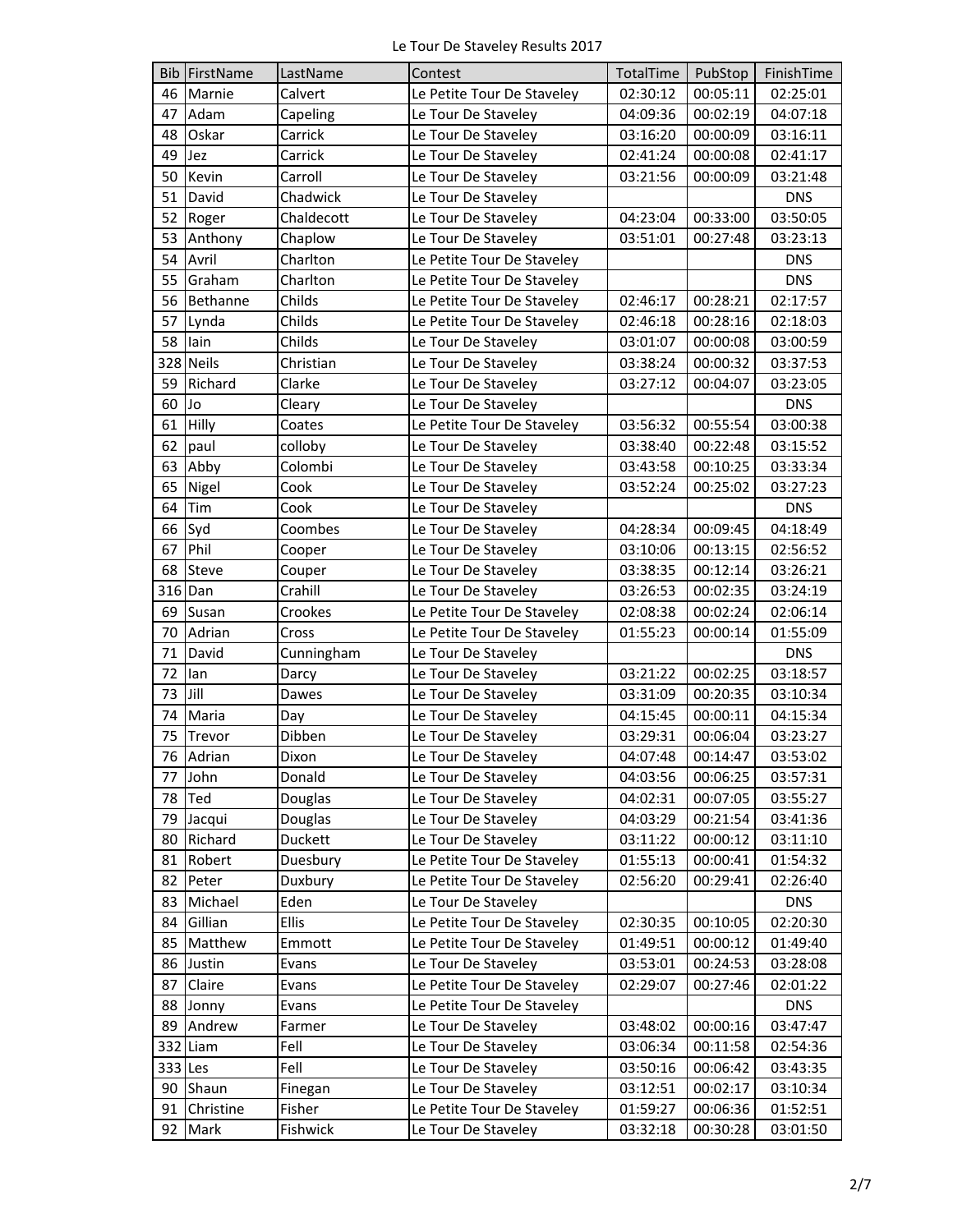|            | <b>Bib FirstName</b> | LastName          | Contest                    | TotalTime | PubStop  | FinishTime |
|------------|----------------------|-------------------|----------------------------|-----------|----------|------------|
| 93         | Guy                  | Fitzgerald        | Le Tour De Staveley        | 03:32:18  | 00:07:48 | 03:24:30   |
| 94         | David                | Fitzgerald        | Le Petite Tour De Staveley | 01:57:22  | 00:00:11 | 01:57:12   |
| 95         | Claire               | Florentine Taylor | Le Petite Tour De Staveley | 02:01:28  | 00:08:31 | 01:52:57   |
| 96         | Richard              | Ford              | Le Tour De Staveley        | 03:51:02  | 00:27:04 | 03:23:58   |
| 97         | Steven               | Garbutt           | Le Petite Tour De Staveley | 01:48:31  | 00:00:13 | 01:48:18   |
| 98         | Keith                | Garnett           | Le Tour De Staveley        | 03:20:55  | 00:04:18 | 03:16:37   |
| 99         | Mike                 | Gibbison          | Le Tour De Staveley        | 03:12:50  | 00:03:19 | 03:09:32   |
|            | 100 Catherine        | Gibbs             | Le Petite Tour De Staveley | 01:59:30  | 00:00:14 | 01:59:17   |
|            | $101$ Neil           | Gillson           | Le Tour De Staveley        | 03:29:19  | 00:30:58 | 02:58:22   |
|            | 102 Sarah            | Gillson           | Le Tour De Staveley        | 04:34:39  | 00:12:09 | 04:22:30   |
| $103$ Fay  |                      | Gorst             | Le Petite Tour De Staveley | 02:01:36  | 00:00:13 | 02:01:23   |
|            | 104 Martin           | Gray              | Le Tour De Staveley        | 03:50:59  | 00:27:14 | 03:23:45   |
|            | 105 Stuart           | Green             | Le Tour De Staveley        | 02:30:56  | 00:00:06 | 02:30:50   |
|            | 106 Barbara          | Greenwood         | Le Petite Tour De Staveley | 02:17:10  | 00:00:22 | 02:16:49   |
|            | 107 Richard          | Greenwood         | Le Petite Tour De Staveley | 02:17:10  | 00:00:16 | 02:16:54   |
| 108 lan    |                      | Hansen            | Le Tour De Staveley        | 02:35:09  | 00:02:46 | 02:32:24   |
|            | 109 Conan            | Harrod            | Le Tour De Staveley        | 02:49:38  | 00:00:08 | 02:49:30   |
|            | 110 Tyrone           | Hayton            | Le Tour De Staveley        | 02:50:49  | 00:01:17 | 02:49:33   |
|            | 111 Steve            | Head              | Le Tour De Staveley        | 03:06:30  | 00:00:08 | 03:06:22   |
|            | 112 Sue              | Head              | Le Petite Tour De Staveley | 02:55:04  | 00:22:21 | 02:32:44   |
|            | 113 Wayne            | Hillyar           | Le Tour De Staveley        | 04:21:49  | 00:20:51 | 04:00:59   |
|            | 114 Rebecca          | Hind              | Le Tour De Staveley        | 03:42:46  | 00:04:38 | 03:38:09   |
|            | 115 Leonard          | Hodgkiss          | Le Petite Tour De Staveley | 01:55:11  | 00:00:24 | 01:54:47   |
|            | 116 Jack             | Hodgson           | Le Tour De Staveley        | 03:07:50  | 00:32:27 | 02:35:24   |
|            | 117 Simon            | Hodson            | Le Tour De Staveley        | 03:57:37  | 00:09:25 | 03:48:13   |
|            | 118 Caroline         | Holden            | Le Petite Tour De Staveley | 01:53:30  | 00:00:11 | 01:53:20   |
|            | 119 David            | Holliday          | Le Tour De Staveley        | 03:24:58  | 00:06:41 | 03:18:18   |
|            | 120 Gary             | Hollis            | Le Petite Tour De Staveley | 02:25:19  | 00:04:50 | 02:20:29   |
|            | 121 Steve            | Holmes            | Le Petite Tour De Staveley | 01:57:56  | 00:02:43 | 01:55:14   |
|            | 122 Edward           | Holt              | Le Petite Tour De Staveley | 02:57:29  | 00:32:00 | 02:25:29   |
|            | 123 Gary             | Hooper            | Le Tour De Staveley        | 03:49:45  | 00:22:10 | 03:27:36   |
|            | 319 Steve            | Houghton          | Le Tour De Staveley        | 04:15:16  | 00:19:06 | 03:56:11   |
|            | 124 Mark             | Howarth           | Le Tour De Staveley        |           |          | <b>DNS</b> |
|            | 125 Paul             | Howe              | Le Tour De Staveley        | 03:02:18  | 00:04:28 | 02:57:51   |
|            | 126 Colin            | Hunter            | Le Tour De Staveley        |           |          | <b>DNS</b> |
|            | 127 Paul             | Hutton            | Le Tour De Staveley        | 02:38:16  | 00:00:08 | 02:38:08   |
|            | 128 Alex             | Irving            | Le Tour De Staveley        | 04:04:53  | 00:02:38 | 04:02:16   |
|            | 129 Helen            | Jackson           | Le Tour De Staveley        |           |          | <b>DNS</b> |
|            | 130 Lucy             | Johnson           | Le Tour De Staveley        | 03:20:29  | 00:00:17 | 03:20:13   |
|            | $131$ Dan            | Jones             | Le Tour De Staveley        | 04:09:17  | 00:09:51 | 03:59:27   |
|            | 132 John             | Jones             | Le Tour De Staveley        | 03:27:35  | 00:03:02 | 03:24:34   |
|            | 133 Eifion           | Jones             | Le Petite Tour De Staveley | 02:34:54  | 00:13:15 | 02:21:39   |
|            | 134 Sarah            | Jones             | Le Petite Tour De Staveley | 02:42:13  | 00:13:10 | 02:29:03   |
|            | 135 Mark             | Jones             | Le Tour De Staveley        | 03:19:21  | 00:00:54 | 03:18:27   |
|            | 136 Steven           | Kendall           | Le Tour De Staveley        | 04:07:47  | 00:14:49 | 03:52:59   |
| $137$ lain |                      | Kerr              | Le Petite Tour De Staveley | 02:56:20  | 00:29:48 | 02:26:33   |
|            | 138 Paul             | Kilvington (1)    | Le Tour De Staveley        |           |          | <b>DNS</b> |
|            | 139 Paul             | Kilvington (2)    | Le Tour De Staveley        |           |          | <b>DNS</b> |
|            | 140 Paul             | Kimmings          | Le Tour De Staveley        | 04:05:00  | 00:02:38 | 04:02:23   |
|            | 141 Nicola           | Kirkman           | Le Petite Tour De Staveley | 02:24:11  | 00:09:02 | 02:15:09   |
|            | 142 Martin           | Kirkman           | Le Petite Tour De Staveley | 02:24:08  | 00:08:59 | 02:15:09   |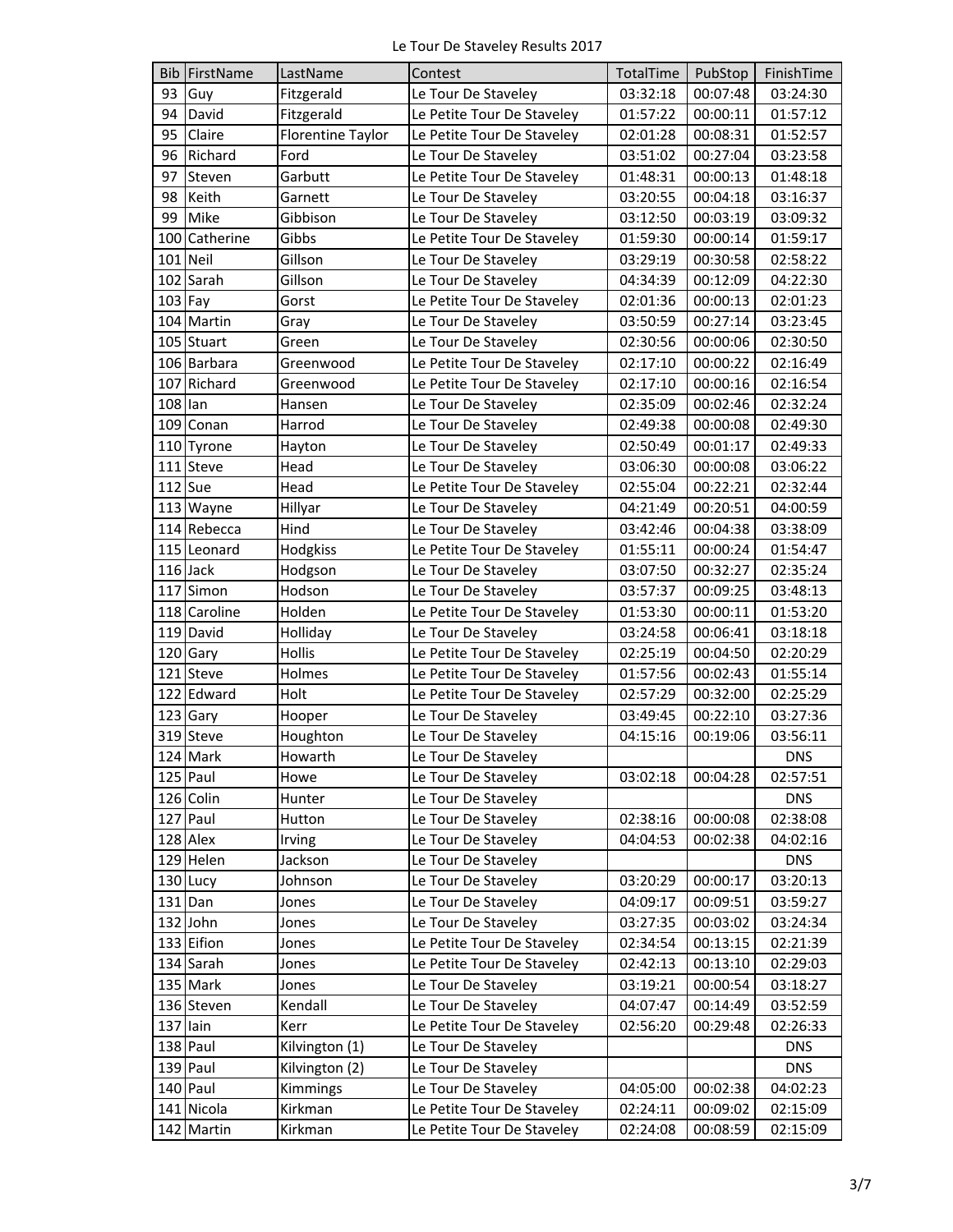|          | Bib FirstName | LastName   | Contest                    | TotalTime | PubStop  | FinishTime |
|----------|---------------|------------|----------------------------|-----------|----------|------------|
|          | $143$ Jon     | Knight     | Le Tour De Staveley        | 04:09:28  | 00:18:22 | 03:51:07   |
|          | 144 Jon       | Knight     | Le Tour De Staveley        |           |          | <b>DNS</b> |
|          | 145 Kevin     | Knowles    | Le Tour De Staveley        | 03:25:49  | 00:02:51 | 03:22:59   |
|          | 146 dave      | langley    | Le Tour De Staveley        |           |          | <b>DNS</b> |
|          | 147 Joanne    | Larty      | Le Tour De Staveley        | 03:14:55  | 00:00:10 | 03:14:45   |
|          | 343 Sam       | Lashley    | Le Tour De Staveley        | 03:06:37  | 00:11:49 | 02:54:48   |
|          | 148 Isaac     | Lassey     | Le Petite Tour De Staveley | 01:45:52  | 00:00:09 | 01:45:44   |
|          | 149 Peter     | Leahy      | Le Tour De Staveley        | 03:53:25  | 00:03:47 | 03:49:39   |
|          | 150 Angela    | Leahy      | Le Petite Tour De Staveley | 03:45:24  | 00:34:44 | 03:10:41   |
|          | 151 Anna      | Lee        | Le Tour De Staveley        | 03:37:01  | 00:06:29 | 03:30:33   |
|          | 152 Greg      | Lee        | Le Petite Tour De Staveley | 03:08:38  | 00:10:29 | 02:58:09   |
|          | 153 Dale      | Lee        | Le Tour De Staveley        | 02:45:25  | 00:01:36 | 02:43:49   |
| 338 Bill |               | Leece      | Le Petite Tour De Staveley | 02:56:12  | 00:34:33 | 02:21:40   |
|          | 154 Simon     | Leigh      | Le Tour De Staveley        | 02:47:33  | 00:01:10 | 02:46:23   |
|          | 155 Elliott   | Linnen     | Le Tour De Staveley        | 03:38:05  |          | 03:38:05   |
|          | 329 Fiona     | Lobban     | Le Petite Tour De Staveley | 02:35:10  | 00:00:21 | 02:34:50   |
|          | 156 Derek     | Lockhart   | Le Tour De Staveley        | 03:18:12  | 00:00:11 | 03:18:02   |
|          | 345 Tyla      | Loftus     | Le Tour De Staveley        | 02:35:46  | 00:00:06 | 02:35:41   |
|          | 157 David     | Long       | Le Tour De Staveley        |           |          | <b>DNS</b> |
|          | 158 Steve     | Longcake   | Le Tour De Staveley        | 02:54:13  | 00:00:58 | 02:53:16   |
|          | 159 Stuart    | Lord       | Le Tour De Staveley        | 03:01:33  | 00:00:09 | 03:01:24   |
|          | 337 Andrew    | Lucas      | Le Tour De Staveley        |           |          | <b>DNF</b> |
|          | 160 Chris     | Lumb       | Le Tour De Staveley        | 03:38:15  | 00:00:13 | 03:38:03   |
|          | 161 Jonathan  | Lumb       | Le Tour De Staveley        | 03:38:15  | 00:00:12 | 03:38:03   |
| 162 Viv  |               | Lumb       | Le Petite Tour De Staveley | 02:23:07  | 00:02:33 | 02:20:34   |
|          | 163 Neil      | MacDonald  | Le Tour De Staveley        |           |          | <b>DNS</b> |
| 165 Liz  |               | Mackenzie  | Le Petite Tour De Staveley | 03:28:08  | 00:01:55 | 03:26:14   |
|          | 164 Alistair  | Mackenzie  | Le Tour De Staveley        |           |          | <b>DNS</b> |
|          | 166 Rod       | Maher      | Le Petite Tour De Staveley |           |          | <b>DNS</b> |
|          | 167 Callum    | Martin     | Le Tour De Staveley        | 02:59:51  | 00:01:14 | 02:58:38   |
|          | 168 Marion    | Martin     | Le Petite Tour De Staveley | 02:44:11  | 00:20:59 | 02:23:12   |
|          | 169 David     | Martin     | Le Petite Tour De Staveley | 02:45:18  | 00:24:51 | 02:20:28   |
|          | 170 Stephen   | Martin     | Le Petite Tour De Staveley | 02:39:44  | 00:00:13 | 02:39:31   |
|          | 171 david     | martin     | Le Tour De Staveley        | 03:42:44  | 00:09:18 | 03:33:27   |
|          | 172 Alastair  | Martin     | Le Petite Tour De Staveley | 02:37:28  | 00:21:00 | 02:16:29   |
|          | 173 mark      | Mason      | Le Tour De Staveley        | 03:33:27  | 00:25:44 | 03:07:43   |
|          | 174 Gary      | Mason      | Le Tour De Staveley        | 04:09:36  | 00:10:15 | 03:59:21   |
|          | 175 Nick      | Matthews   | Le Tour De Staveley        | 03:28:08  | 00:01:43 | 03:26:25   |
|          | 176 Sarah     | Matthews   | Le Petite Tour De Staveley | 02:23:06  | 00:02:37 | 02:20:30   |
|          | 177 darren    | mattinson  | Le Tour De Staveley        | 03:20:14  | 00:00:14 | 03:20:00   |
|          | 178 Reuben    | Mc William | Le Petite Tour De Staveley | 02:58:16  | 00:24:05 | 02:34:12   |
|          | 179 Stewart   | Mc William | Le Petite Tour De Staveley |           |          |            |
|          | 180 Andrew    | McCraken   |                            | 02:58:12  | 00:24:02 | 02:34:11   |
|          |               |            | Le Tour De Staveley        | 03:33:25  | 00:09:55 | 03:23:30   |
|          | 181 Dawn      | McCraken   | Le Tour De Staveley        | 03:33:27  | 00:09:58 | 03:23:30   |
|          | 182 John      | McGivern   | Le Tour De Staveley        | 04:05:35  | 00:13:58 | 03:51:37   |
|          | 183 Jack      | McIntosh   | Le Tour De Staveley        | 03:09:12  | 00:08:31 | 03:00:42   |
|          | 184 Donald    | McWilliam  | Le Petite Tour De Staveley | 02:58:23  | 00:24:03 | 02:34:20   |
|          | 185 Daniel    | Mead       | Le Tour De Staveley        | 03:20:35  | 00:04:34 | 03:16:02   |
|          | 186 sarah     | mead       | Le Tour De Staveley        | 04:32:24  | 00:16:07 | 04:16:17   |
|          | 187 David     | Mead       | Le Tour De Staveley        | 04:32:23  | 00:16:19 | 04:16:05   |
|          | 189 Peter     | Messer     | Le Petite Tour De Staveley | 02:32:12  | 00:12:38 | 02:19:35   |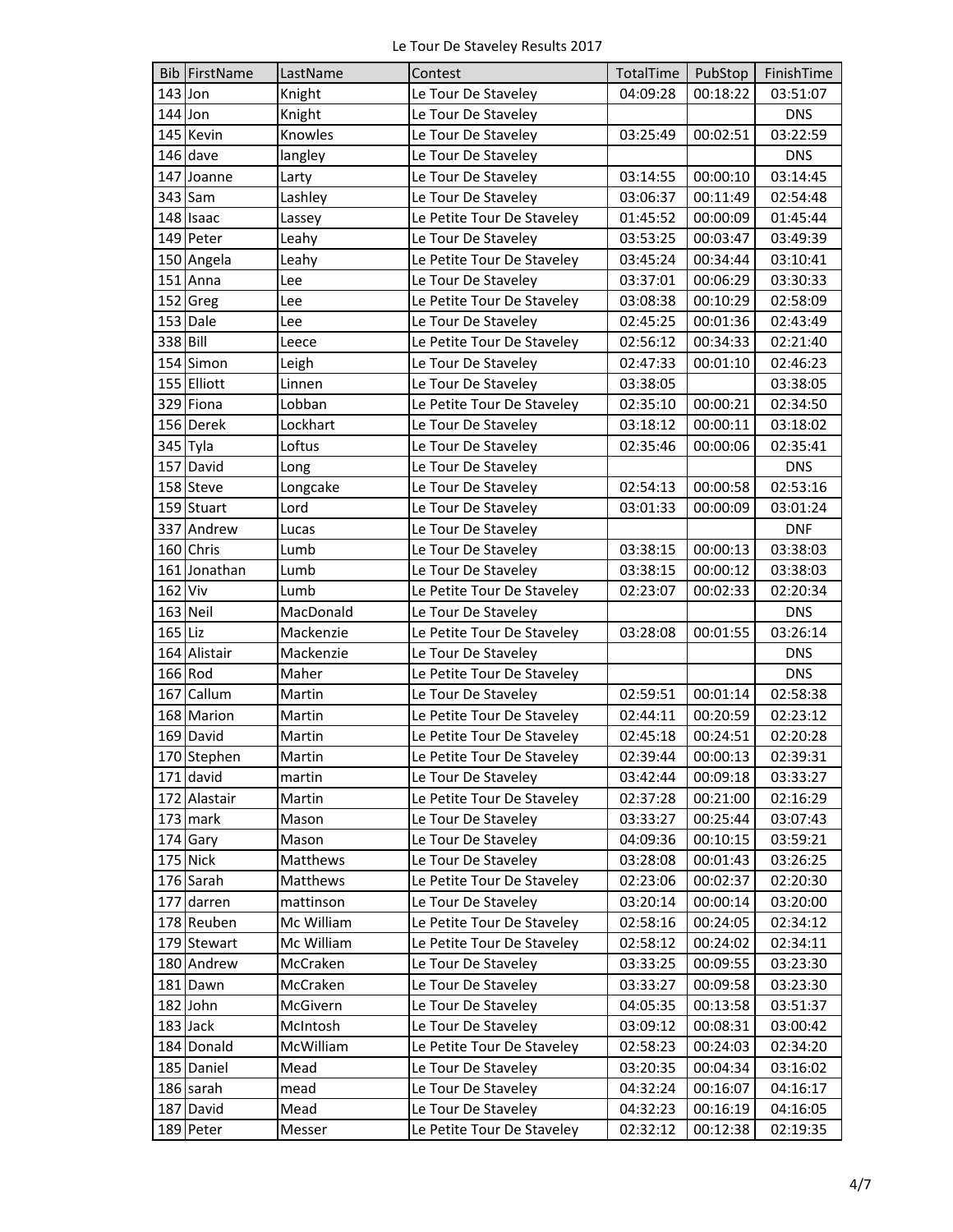|         | Bib FirstName   | LastName       | Contest                    | TotalTime | PubStop  | FinishTime |
|---------|-----------------|----------------|----------------------------|-----------|----------|------------|
|         | 188 Hannah      | Messer         | Le Petite Tour De Staveley |           |          | <b>DNS</b> |
|         | 190 David       | Metcalfe       | Le Tour De Staveley        | 02:39:48  | 00:00:06 | 02:39:42   |
|         | 191 Lisa        | Meth-cohn      | Le Petite Tour De Staveley | 02:58:57  | 00:00:32 | 02:58:25   |
|         | 192 Mark        | Meth-Cohn      | Le Petite Tour De Staveley | 02:59:00  | 00:00:38 | 02:58:22   |
| 193 Tim |                 | Meyrick        | Le Tour De Staveley        | 04:36:30  | 00:00:12 | 04:36:19   |
|         | 194 Kathrin     | Meyrick        | Le Petite Tour De Staveley | 02:45:15  | 00:11:59 | 02:33:17   |
|         | 195 Peter       | Millichap      | Le Tour De Staveley        | 03:49:42  | 00:21:05 | 03:28:37   |
|         | 326 Luke        | Milligan       | Le Petite Tour De Staveley | 03:12:26  | 01:12:10 | 02:00:16   |
|         | 196 Zoe         | Mills          | Le Petite Tour De Staveley | 02:55:06  | 00:22:24 | 02:32:42   |
|         | 197 Shona       | Moore          | Le Petite Tour De Staveley | 02:17:24  | 00:04:15 | 02:13:09   |
|         | 198 Yvonne      | Morgan         | Le Petite Tour De Staveley |           |          | <b>DNS</b> |
|         | 199 Tony        | Morris         | Le Tour De Staveley        | 04:19:54  | 00:35:33 | 03:44:22   |
|         | 200 Adam        | Morris         | Le Tour De Staveley        | 04:19:52  | 00:52:54 | 03:26:59   |
|         | 201 Christopher | Moss           | Le Tour De Staveley        | 03:34:39  | 00:01:05 | 03:33:34   |
|         | 202 Stewart     | Mounsey        | Le Tour De Staveley        | 03:50:56  | 00:27:47 | 03:23:09   |
|         | 203 Bob         | Muirhead       | Le Tour De Staveley        | 04:09:32  | 00:10:26 | 03:59:06   |
|         | 336 Kevin       | Murphy         | Le Tour De Staveley        |           |          | <b>DNF</b> |
|         | 204 John        | Murrison       | Le Tour De Staveley        | 03:34:51  | 00:03:31 | 03:31:21   |
|         | 322 Sally       | Nelhams        | Le Petite Tour De Staveley | 02:05:54  | 00:00:57 | 02:04:57   |
|         | 323 Monty       | <b>Nelhams</b> | Le Petite Tour De Staveley | 01:53:41  | 00:00:13 | 01:53:28   |
|         | 205 David       | Nicholl        | Le Tour De Staveley        | 03:20:32  | 00:00:55 | 03:19:37   |
|         | 206 David       | Nicholson      | Le Tour De Staveley        |           |          | <b>DNS</b> |
|         | 207 Pete        | Nicholson      | Le Tour De Staveley        |           |          | <b>DNS</b> |
|         | 317 John        | Nuttall        | Le Tour De Staveley        | 03:31:06  | 00:20:55 | 03:10:12   |
|         | 208 David       | Ogden          | Le Tour De Staveley        | 03:22:16  | 00:17:25 | 03:04:51   |
|         | 320 John        | O'Neill        | Le Tour De Staveley        | 03:33:13  | 00:10:25 | 03:22:48   |
|         | 209 Russell     | Openshaw       | Le Tour De Staveley        | 03:18:45  | 00:00:14 | 03:18:31   |
|         | 210 Michelle    | Ormand         | Le Tour De Staveley        | 04:08:23  | 00:00:55 | 04:07:29   |
|         | 211 ALISON      | ORRELL         | Le Petite Tour De Staveley | 02:28:18  | 00:04:24 | 02:23:54   |
|         | 212 Clare       | O'Sullivan     | Le Tour De Staveley        | 03:48:18  | 00:21:13 | 03:27:05   |
|         | 213 Matthew     | Park           | Le Tour De Staveley        | 04:05:34  | 00:13:58 | 03:51:37   |
|         | 214 Jane        | Patel          | Le Petite Tour De Staveley |           |          | <b>DNS</b> |
|         | 344 Nat         | Patthaming     | Le Tour De Staveley        | 03:06:35  | 00:11:55 | 02:54:41   |
|         | 215 Andrew      | Paul           | Le Petite Tour De Staveley | 02:29:01  | 00:03:32 | 02:25:29   |
|         | 216 Sarah       | Paul           | Le Petite Tour De Staveley | 02:29:16  | 00:04:42 | 02:24:34   |
|         | 217 Luke        | Payne          | Le Petite Tour De Staveley | 02:00:05  | 00:04:20 | 01:55:46   |
|         | 218 Ruth        | Pearson        | Le Petite Tour De Staveley | 02:41:12  | 00:23:43 | 02:17:29   |
|         | 330 Adrian      | Pembleton      | Le Tour De Staveley        | 03:25:24  | 00:04:59 | 03:20:25   |
|         | 331 Judith      | Pembleton      | Le Petite Tour De Staveley | 02:30:34  | 00:09:49 | 02:20:45   |
|         | 219 Cathy       | Peplow         | Le Tour De Staveley        | 04:17:50  | 00:09:14 | 04:08:36   |
|         | 220 Phil        | Peplow         | Le Tour De Staveley        | 04:17:50  | 00:09:13 | 04:08:38   |
|         | 221 Chris       | Plumb          | Le Petite Tour De Staveley | 01:51:08  | 00:00:12 | 01:50:57   |
|         | 222 Jonathan    | Poirrette      | Le Petite Tour De Staveley | 02:45:16  | 00:12:16 | 02:33:01   |
|         | 223 Gary        | Potts          | Le Tour De Staveley        | 03:16:19  | 00:00:11 | 03:16:09   |
|         | 224 Thomas      | Powney         | Le Tour De Staveley        | 03:33:09  | 00:10:30 | 03:22:40   |
|         | 225 Tim         | Price          | Le Petite Tour De Staveley | 01:54:42  | 00:00:41 | 01:54:02   |
|         | $226$ Bob       | Procter        | Le Tour De Staveley        | 03:24:13  | 00:07:39 | 03:16:34   |
|         | 318 John        | Purcell        | Le Tour De Staveley        | 03:30:49  | 00:15:38 | 03:15:11   |
|         | 341 Graham      | Purck          | Le Tour De Staveley        | 04:10:22  | 00:01:20 | 04:09:03   |
|         | 227 Emma        | Rhone          | Le Petite Tour De Staveley | 03:59:01  | 00:52:26 | 03:06:35   |
|         | 228 Andrew      | Ridley         | Le Tour De Staveley        | 04:16:12  | 00:08:28 | 04:07:44   |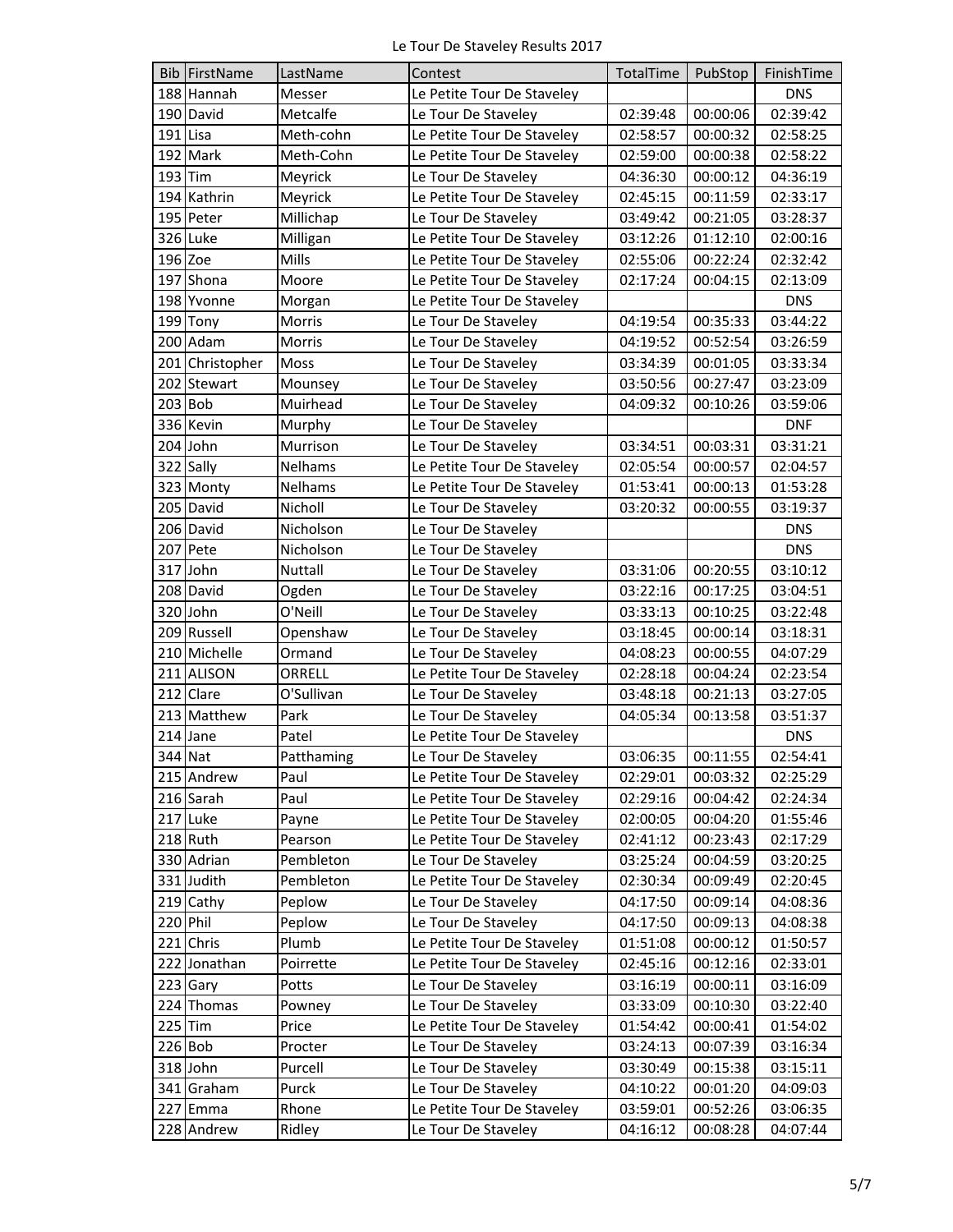|          | <b>Bib FirstName</b> | LastName      | Contest                    | TotalTime | PubStop  | FinishTime |
|----------|----------------------|---------------|----------------------------|-----------|----------|------------|
|          | 229 Carl             | Ridley        | Le Tour De Staveley        | 04:16:09  | 00:09:04 | 04:07:05   |
|          | 230 Alex             | Roberts       | Le Petite Tour De Staveley | 03:51:12  | 00:09:17 | 03:41:56   |
|          | 231 Lisa             | Roberts       | Le Tour De Staveley        | 03:30:46  | 00:06:42 | 03:24:04   |
|          | 232 james            | roberts       | Le Petite Tour De Staveley | 02:08:34  | 00:02:22 | 02:06:13   |
|          | 233 Paul             | Roberts       | Le Tour De Staveley        | 04:15:23  | 00:33:33 | 03:41:51   |
|          | 234 Susan            | Roberts       | Le Petite Tour De Staveley | 03:51:13  | 00:09:19 | 03:41:54   |
|          | 235 James            | Robinson      | Le Petite Tour De Staveley | 01:47:55  | 00:00:12 | 01:47:43   |
|          | 236 Pete             | Robinson      | Le Tour De Staveley        | 03:23:30  | 00:20:46 | 03:02:44   |
|          | 237 James            | Robinson      | Le Tour De Staveley        | 03:34:43  | 00:00:44 | 03:33:59   |
|          | 238 Mark             | Robson-Peall  | Le Tour De Staveley        | 02:50:52  | 00:00:07 | 02:50:46   |
|          | 239 Andrew           | Rodger        | Le Tour De Staveley        | 03:50:14  | 00:07:27 | 03:42:48   |
|          | 240 Rachel           | Rodger        | Le Tour De Staveley        | 03:50:16  | 00:07:37 | 03:42:40   |
|          | 241 John             | Rodgers       | Le Tour De Staveley        | 03:24:45  | 00:06:46 | 03:17:59   |
|          | $321$ Paul           | Ross          | Le Tour De Staveley        | 03:58:20  | 00:20:36 | 03:37:45   |
|          | 242 Christopher      | Ryan          | Le Tour De Staveley        | 03:14:01  | 00:09:42 | 03:04:19   |
|          | 243 Keiran           | Sandham       | Le Tour De Staveley        | 03:32:06  | 00:30:24 | 03:01:43   |
|          | 244 Matt             | Savidge       | Le Tour De Staveley        |           |          | <b>DNS</b> |
|          | 245 Alex             | Scott         | Le Petite Tour De Staveley | 01:54:28  | 00:00:16 | 01:54:13   |
|          | 246 Helen            | Scott         | Le Petite Tour De Staveley | 02:41:11  | 00:23:48 | 02:17:24   |
|          | 247 Peter            | Scott         | Le Tour De Staveley        | 03:27:41  | 00:08:19 | 03:19:22   |
|          | 248 David            | Sean          | Le Tour De Staveley        |           |          | <b>DNS</b> |
|          | 249 andy             | shawcross     | Le Tour De Staveley        | 03:33:15  | 00:10:25 | 03:22:51   |
|          | 250 Andrew           | Simcock       | Le Petite Tour De Staveley | 01:43:52  | 00:00:16 | 01:43:37   |
|          | 346 Darrel           | Smethurst     | Le Tour De Staveley        | 03:20:32  | 00:27:51 | 02:52:42   |
|          | 347 Amiele           | Smethurst     | Le Tour De Staveley        | 03:20:31  | 00:27:49 | 02:52:43   |
|          | 251 Michael          | Smith         | Le Tour De Staveley        | 03:36:45  | 00:03:10 | 03:33:35   |
|          | 252 Andrew           | Smith         | Le Tour De Staveley        | 03:32:59  | 00:13:40 | 03:19:20   |
| $253$ al |                      | smithson      | Le Tour De Staveley        | 03:12:01  | 00:10:26 | 03:01:36   |
|          | 254 Chris            | Speight       | Le Tour De Staveley        | 02:46:55  |          | 02:46:55   |
|          | 255 Harry            | <b>Speirs</b> | Le Petite Tour De Staveley | 02:27:36  | 00:21:40 | 02:05:57   |
|          | 256 Padraig          | Spillane      | Le Tour De Staveley        | 03:02:35  | 00:01:27 | 03:01:08   |
|          | 257 Chris            | Stevens       | Le Tour De Staveley        |           |          | <b>DNS</b> |
|          | 258 William          | <b>Stokes</b> | Le Tour De Staveley        | 03:07:50  | 00:32:43 | 02:35:08   |
|          | 259 James            | Stokes        | Le Tour De Staveley        | 03:19:04  | 00:08:27 | 03:10:38   |
|          | 260 Chris            | <b>Stokes</b> | Le Tour De Staveley        | 03:25:50  | 00:02:10 | 03:23:40   |
|          | 261 Carol            | Stynes-Martin | Le Petite Tour De Staveley | 02:36:59  | 00:00:15 | 02:36:45   |
|          | 262 Chris            | Sugden        | Le Tour De Staveley        | 04:02:03  | 00:02:39 | 03:59:24   |
|          | 263 Jude             | Swan          | Le Tour De Staveley        | 03:42:11  | 00:04:59 | 03:37:12   |
|          | 335 David            | Taylor        | Le Tour De Staveley        | 03:34:57  | 00:03:06 | 03:31:51   |
|          | 264 Gary             | Taylor        | Le Tour De Staveley        | 03:01:36  | 00:00:40 | 03:00:56   |
|          | 265 Andrew           | Taylor        | Le Tour De Staveley        | 02:38:10  | 00:00:06 | 02:38:04   |
|          | 266 Sarah            | Teale         | Le Tour De Staveley        |           |          | <b>DNS</b> |
|          | 267 Graham           | Tetlow        | Le Tour De Staveley        | 03:50:15  | 00:07:36 | 03:42:40   |
|          | 269 Orin             | Thomas        | Le Petite Tour De Staveley | 02:58:44  | 00:24:03 | 02:34:41   |
|          | 270 Gareth           | Thomas        | Le Petite Tour De Staveley | 02:58:39  | 00:24:04 | 02:34:36   |
|          | 271 Gareth           | Thomas        | Le Tour De Staveley        | 03:32:10  | 00:30:24 | 03:01:47   |
|          | 268 Neil             | Thomas        | Le Tour De Staveley        |           |          | <b>DNS</b> |
|          | 272 Rose             | Thompson      | Le Petite Tour De Staveley | 02:48:41  | 00:27:31 | 02:21:10   |
|          | 273 Martin           | Thompson      | Le Petite Tour De Staveley | 02:48:43  | 00:27:31 | 02:21:12   |
|          | 274 jason            | thornton      | Le Tour De Staveley        | 02:39:50  | 00:00:07 | 02:39:44   |
|          | 275 David            | Thorpe        | Le Tour De Staveley        | 03:52:28  | 00:24:44 | 03:27:44   |